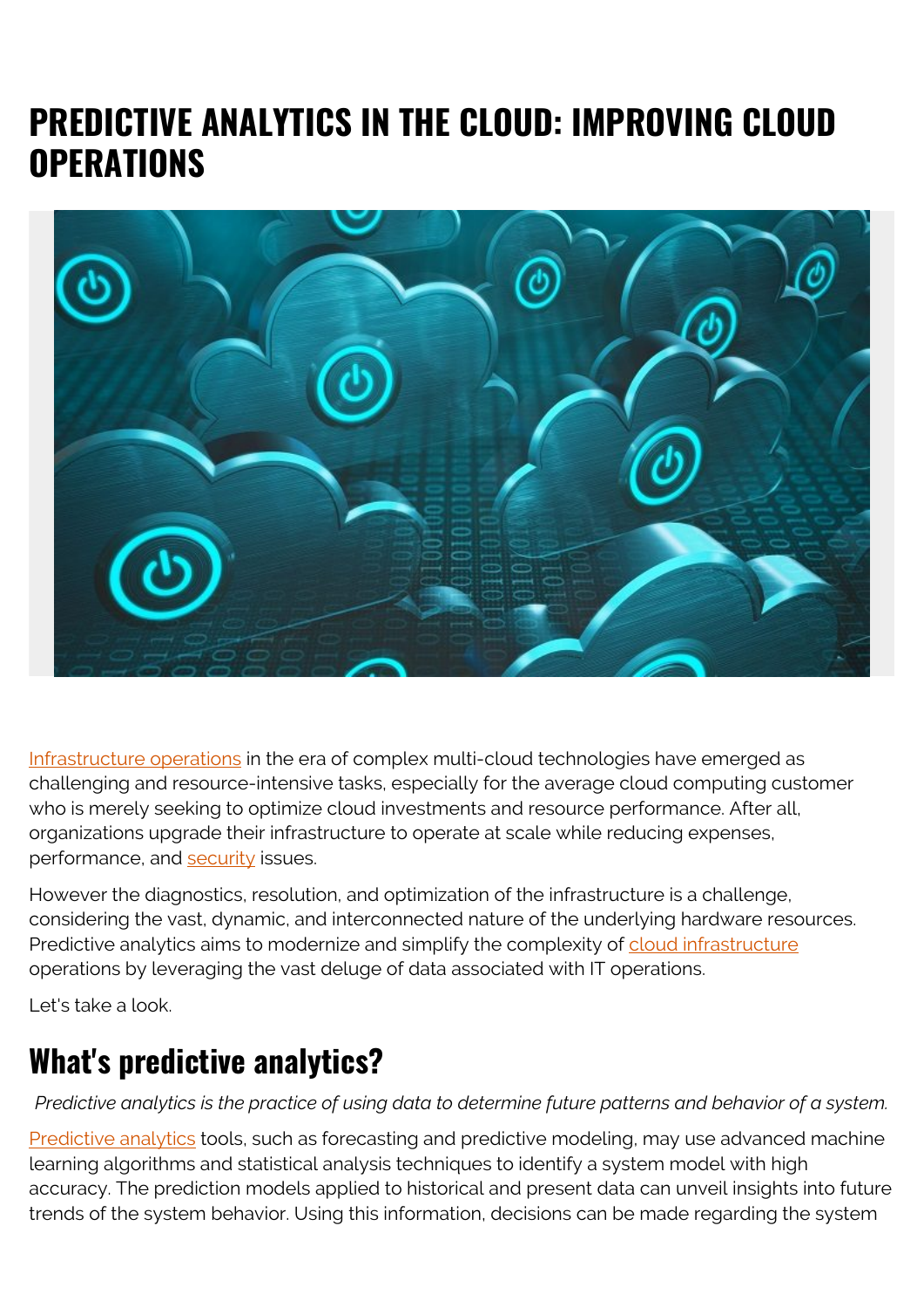proactively:

- Predictive analytics can help identify correlations between behaviors that otherwise may be overlooked or perceived as isolated.
- Algorithmic filtering also reduces the noise data and false alarms that may keep IT Ops teams rifling through vast data to identify the most useful insights.

This capability offers immense opportunities in the IT infrastructure operations segment, where an isolated anomalous network traffic behavior can translate into a large-scale data leak and remain hidden until it's too late to react. Predictive analytics constitute the building blocks of a modern [AIOps architecture](https://blogs.bmc.com/learn/what-is-aiops.html), which includes:

- Data ingestion
- Auto-discovery
- Correlation
- Visualization
- Automated actions

## **Predictive analytics in the cloud**

For cloud operations in particular, predictive analytics has a key role to play in these use cases:



## **Cloud infrastructure optimization**

Many organizations use multiple cloud environments and, possibly, a range of siloed infrastructure monitoring, management, and troubleshooting solutions. In order to gain visibility into the hybrid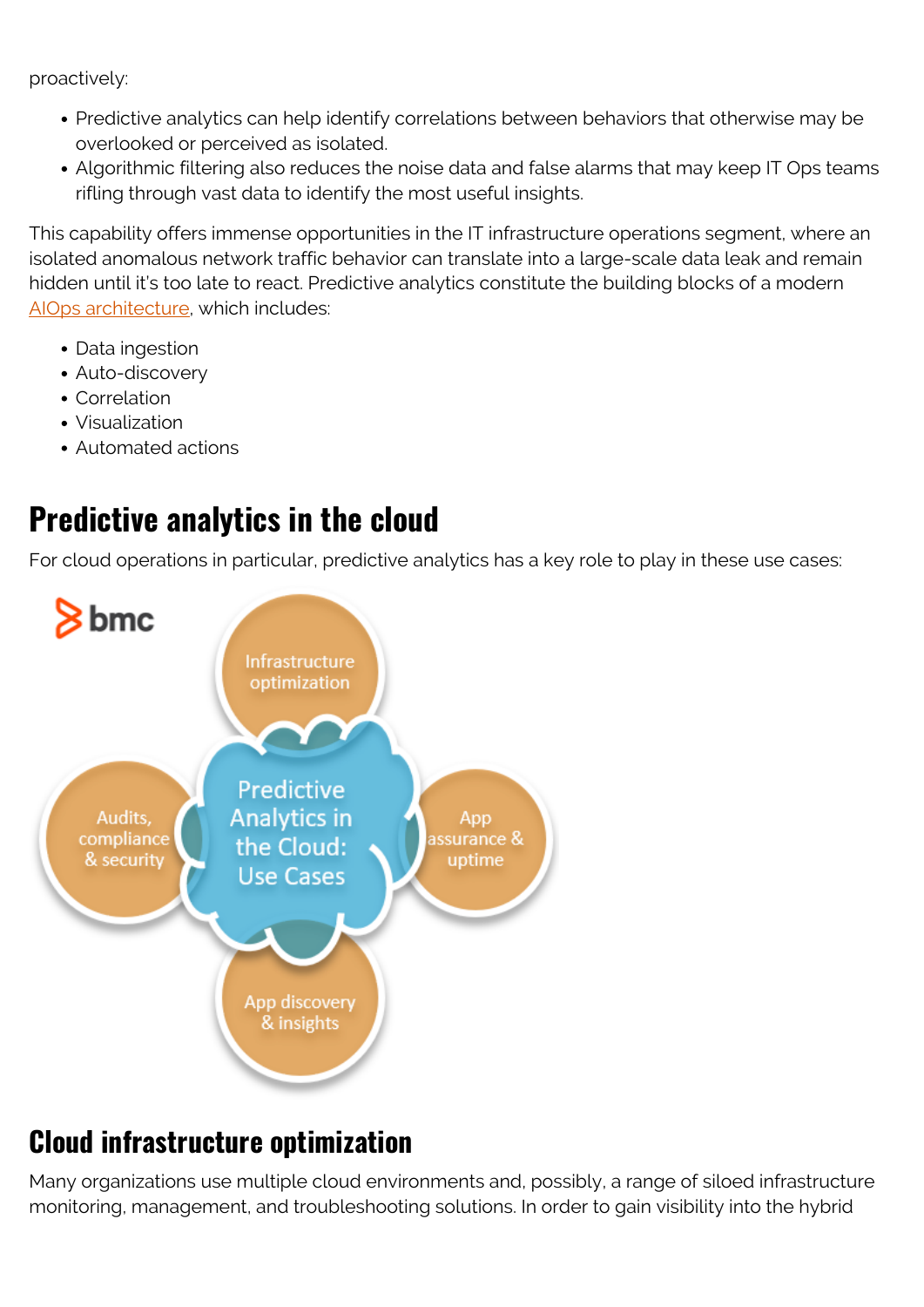multi-cloud environment, Cloud Ops teams using traditional analytics practices may rely on manual capabilities and overlook the correlating information pieces across the infrastructure environment.

Data applications and IT workloads are increasingly dynamic in nature and the unpredictable changes in network traffic, infrastructure performance, and scalability requirements impact IT operations decisions in real-time. Making the right decisions proactively requires Cloud Ops to collect the necessary information from various sources and being able to correlate the information across the siloed IT environments.

Predictive analytics allows users to focus on the knowledge gleaned from data instead of collecting, processing, and analyzing information from multiple cloud environments independently. Regardless of the complexity of the cloud network, advanced machine learning algorithms that power predictive analytics capabilities provide the necessary abstraction between the complex underlying infrastructure and data analysis. Cloud Ops are ultimately able to use the collective insights to proactively make the right decisions regarding:

- Resource provisioning
- Storage capacity
- Server instance selection
- [Load balancing](https://blogs.bmc.com/blogs/load-balancing/)
- Other key cloud operations decisions

#### **Application assurance and uptime**

Software applications are an integral component of business processes. When the apps and IT services go down, business processes risk interruption. For this reason, IT shops continuously monitor an array of application and IT network performance metrics that correlate with business process performance. Any anomaly identified in the IT performance impacts business operations.

With predictive analytics solutions in place, IT can proactively prepare for possible downtime or infrastructure performance issues. The organization can establish pre-defined policies and measures to apply corrective actions and policies automatically well before application assurance and uptime is potentially compromised. As a result, the organization doesn't have to rely on IT in order to:

- Troubleshoot issues
- Improve [Mean Time To Detect \(MTTD\)](https://blogs.bmc.com/blogs/mttd-mean-time-to-detect/) and [Mean Time To Repair \(MTTR\)](https://blogs.bmc.com/blogs/mtbf-vs-mtff-vs-mttr-whats-difference/) capabilities

Predictive analytics algorithms further cut through the noise to ensure that only the impactful metrics threshold cause the organization to adapt its business processes when needed.

### **Application discovery and insights**

Enterprise networks are typically distributed across regions and contain diverse infrastructure components, often operating in disparate silos. A holistic knowledge of the infrastructure and application discovery requires organizations to understand how those components interact and relate with each other, especially since network performance issues can spread across dependencies that are otherwise hidden from view.

With predictive analytics solutions, organizations can:

Collect data from across the network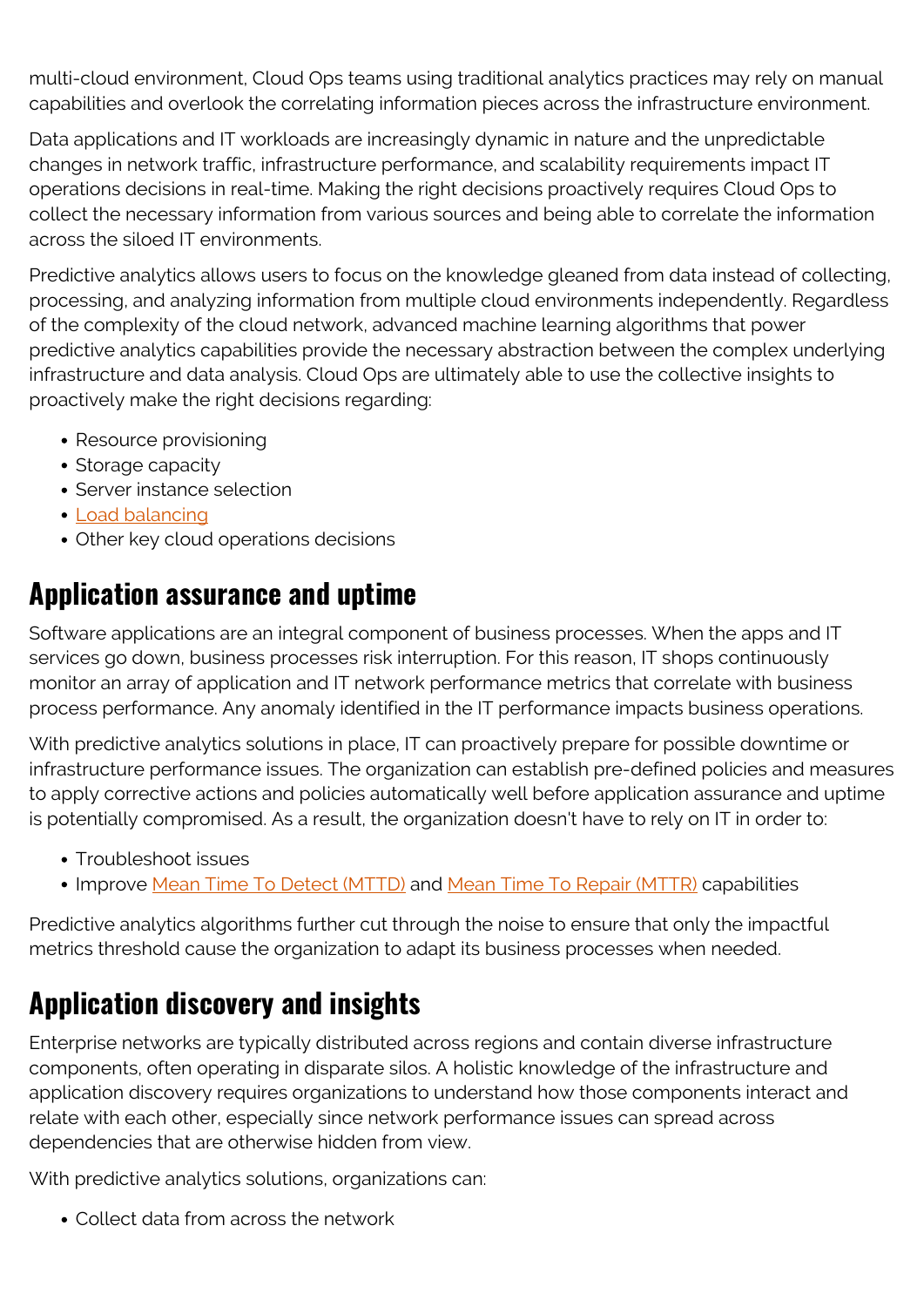- Analyze multiple data sources
- Understand how one infrastructure system can impact the other

In [hybrid IT environments,](https://blogs.bmc.com/blogs/hybrid-it/) application and infrastructure discovery is a greater challenge considering the limited visibility and control available to customers of cloud-based services. Any lack of automated correlation between network incidents can limit the ability of organizations to steer cloud operations in real-time while responding to potential application and infrastructure performance issues.

#### **Audits, compliance & security**

Strictly regulated industries are often required to comply with regulations related to:

- Application uptime
- Assurance
- MTTR
- End-user experience and satisfaction
- Other parameters

Compliance is complex when these organizations have limited visibility and control over their IT network. Performing the audit activities at scale may require organizations to invest greater resources on IT. The regular business may not justify the increased operational overhead and organizations may be forced to cut the corners in audit, compliance, and security of sensitive data, apps and IT network.

Organizations using advanced artificial intelligence technologies can automate these functions and glean insightful knowledge that can translate into regulatory compliance of hybrid cloud IT environments without breaking the bank.

Security is another key enabler of regulatory compliance and requires more than automation solutions to accurately identify the root-cause of network traffic anomalies. Security infringements in the form of data leak tend to remain under the radar until unauthorized data transfers or network behavior is identified. In that case, it may be too late for organizations to respond without incurring:

- Data loss
- Non-compliance
- The ability to operate in security sensitive industries such as healthcare, defense, and finance

In complex cloud infrastructure environments, the role of predictive analytics is to unify the knowledge from the diverse, disparate, and distributed networks and empower organizations to make better, faster well-informed decisions.

## **Additional resources**

For related reading, explore these resources:

- [BMC Multi-Cloud Blog](https://blogs.bmc.com/blogs/categories/cloud/)
- [Public vs Private vs Hybrid: Cloud Differences Explained](https://blogs.bmc.com/blogs/public-private-hybrid-cloud/)
- [Hybrid Cloud Governance & Compliance](https://blogs.bmc.com/blogs/hybrid-cloud-governance-compliance/)
- [Hybrid Cloud Security: Challenges and Best Practices](https://blogs.bmc.com/blogs/hybrid-cloud-security/)